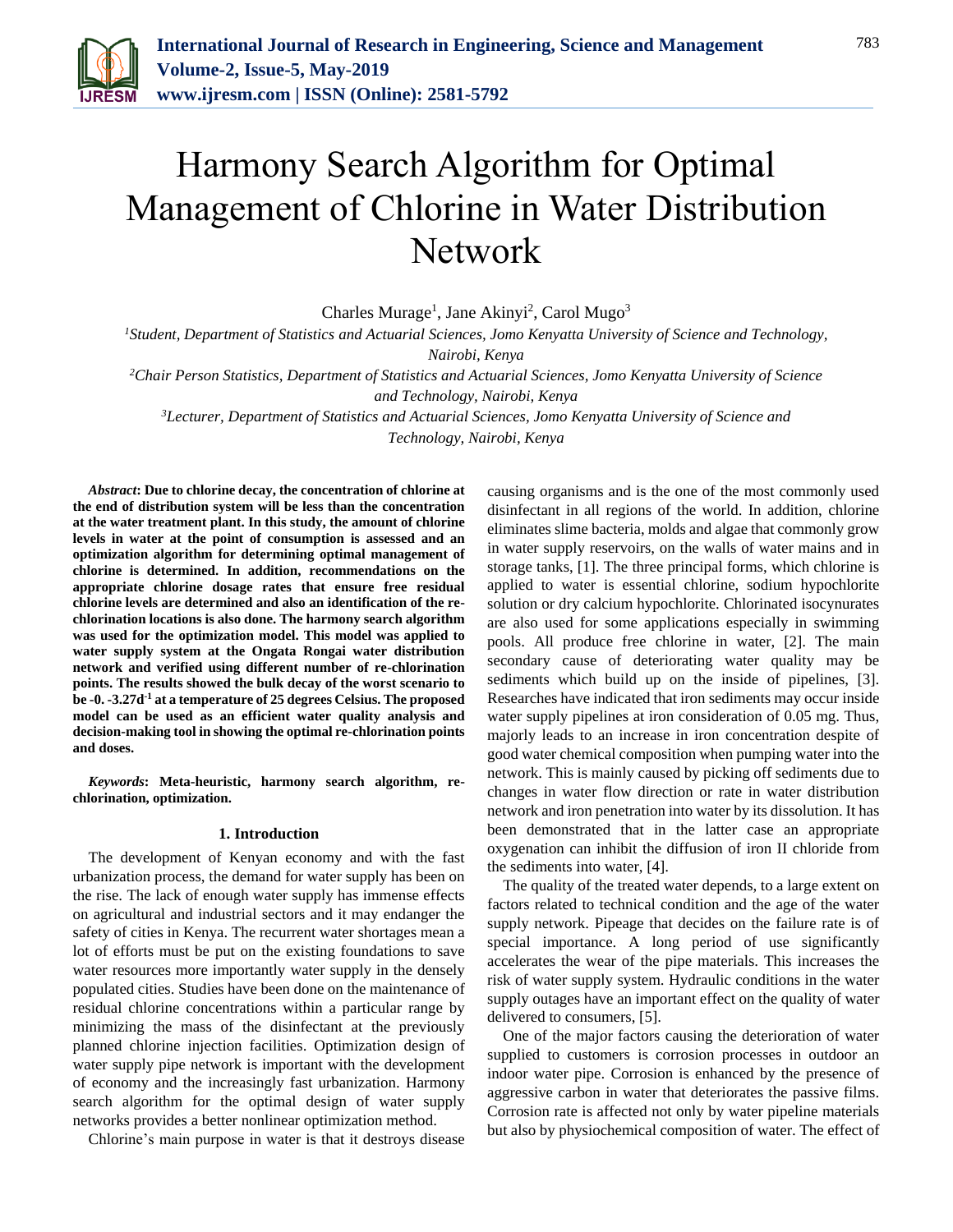

corrosion is the deterioration of water supply network materials and enrichment of water delivered to customers with dissolved forms of materials. Therefore, the quality of water delivered to consumers de-pends primarily on processes that occur in the water distribution system. The water corrosivity index plays an important role in these processes, [6]. Metaheuristic Optimization Algorithms (MOA) have been widely used in engineering to solve complex and nonlinear problems an also employed for optimal designs of Water Distributions Systems. In the water design system, the size, capacity and location of water distribution components such as pipes, pumps and tanks are determined [7].

[8], studied the booster facility location and injectionscheduling problem. They formulated a multi-purpose optimization that minimized the total disinfection dose while simultaneously maximizing the volume of water supplied to solve that particular problem. They used a multi-objective GA for that purpose [9], made a proposal to use a water quality index as a method to maintain an adequate residual chlorine level. This water quality index is an overall index that considers the combined microbial, chemical and aesthetic quality [10], studied the formation reaction of trihalomethane which is one of the disinfection by-products. They adopted a two-phase approach using a multi-purpose optimization technique. The booster chlorination operational injection cost was used as the objective functions. The standard range of the trihalomethane, a GA, and EPANET multi-species extension were used as the constraint, optimization techniques, and hydraulic analysis tool, respectively.

### **2. Methodology**

In this section we discuss harmony search algorithm. The objective function, constraints and the decision variables to be used and the proposed algorithm will be presented here.

# *A. Model formulation and construction*

In order to be able to explain the HS in more detail, we will first idealize the improvisation process by a skilled musician. When a musician improvising, he or she has three possible choices: play any famous piece of music exactly from his or her memory, play something similar to a known piece or compose new or random notes. \*Zong Woo Geem etal. formalized these three options into quantitative optimization process in 2001 and the three corresponding components become: usage of harmony memory, pitch adjusting and randomization. The usage of harmony memory is important in that it is similar to the choice of the best-fit individuals in Genetic Algorithm. This will ensure that the best harmonies will be carried over to the new harmony memory.

### *B. Problem formulation*

The HS algorithm was devised for solving optimization problems. Thus, in order to apply HS, problems should be formulated in the optimization environment, having objective function and constraints.

# *C. Objective function and constraints*

The purpose of equation (1) is to minimize the additional mass of disinfectant that will be injected into the water distribution network at specific predetermined nodes. The model decision variables are the booster injection concentration by the inflow rate at each node. The locations of the designed booster chlorination stations can also be determined.

$$
\text{Minimize } f = \sum_{i=1}^{n} M_i \tag{1}
$$

Here f denotes the total disinfectants dose (kg/d), Mi is the disinfectants mass at node i and n is the number of nodes. There are two important constraints used in this optimization model. The first has to do with the concentration of residual chlorine at each node,which should range between the minimum and the maximum values asshown in equation (2).

$$
CL_{min} \le CL_i \le CL_{max} \ (I = 1, 2, ..., n) \tag{2}
$$

where CLi denotes the residual chlorine concentration at consumer nodei;  $CL_{min}$  and  $CL_{max}$  are the minimum and maximum residual chlorinerequirements respectively and n denotes the number of nodes.

The second constraint has to do with the number of rechlorination points to be installed. The number of rechlorination points will be set as the preliminary constraint in this model. Therefore, the various number of points will be set up for each scenario, and the optimization model was simulated and analyzed.

### *D. Optimization scheme and flowchart*

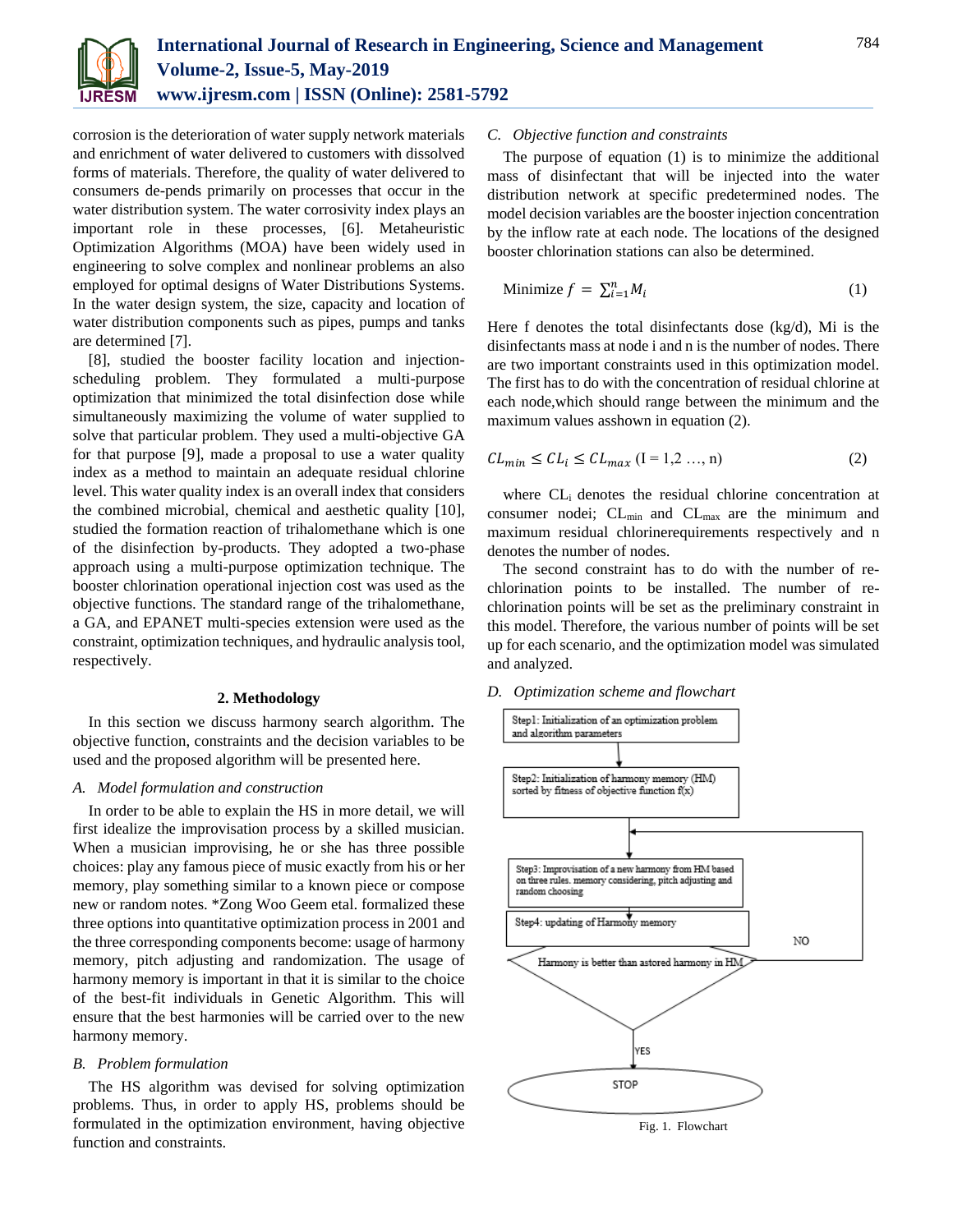

# **International Journal of Research in Engineering, Science and Management Volume-2, Issue-5, May-2019 www.ijresm.com | ISSN (Online): 2581-5792**

After the improvisation [8] of the new harmony is completed, it is evaluated by its objective function. If the value of its objective function is better than the value of the worst of the objective function of the worst harmony in the HM, then new harmony is included in the HM and the existing worst harmony is excluded from the HM. then the cycle repeats itself which represents a quasi-optimal solution to the given problem.

# *E. Study site*

A map of the Ongata Rongai water distribution network and is presented as shown below in figure 2.



Fig. 2. Ongata Rongai water distribution network

#### **3. Results and discussion**

### *A. The chlorine decay model*

To obtain the chlorine decay coefficient, a bottle test was carried out using the serum bottle and a Teflon coated cap. The experiment was done at varying temperatures of  $5^0C$ ,  $15^0C$  and 25<sup>0</sup>C. The residual chlorine concentration were measured for a period of less than 24 hours. A 24 hour period was selected because the simulation period for the distribution of water from the source to the end consumer would be 24 hours. The period was also selected because the chlorine residual declined as the reaction time increases.

The experimental data used the Arrhenius equation to determine the decay coefficient correlation equation of the pipes in the water distribution network. The bulk decay coefficients in the pipes were also varied at -0.0046, -0.0135 and  $-0.024$ h<sup>-1</sup> and the temperatures were also varied from  $5^0C$ ,  $15^0C$  and  $25^0C$ .

The Arrhenius equation is denoted as follows,

$$
k = Ae^{-E_a/(RT)}
$$

Where K is the rate constant of chemical reaction, T is the absolute temperature (in degree Kelvin), A is the preexponential factor,  $E_a$  is the activation energy and R is the universal gas constant.

Figure 3 shows a graph of *lnk* against the absolute temperature was plotted from the experimental data. A linear trend line was obtained enabling the study estimate the bulk decay coefficient with the temperatures. The equation is as follows





Fig. 3. Chlorine reaction with temperature

Where *lnk* and  $E_a/RT$  ae constants,  $E_a/R = 1000$  and 273 converts the temperatures into degrees Kelvin. From the experimental data, the equation is given by

$$
nk = -0.06\left(\frac{1000}{T} + 273\right) + 1.97
$$

It from this equation that the study was able to find the relationship between temperature  $(T)$  and  $lnk$ . The final decay coefficients in the pipes were as follows -2.82, -2.91 and -3.27d - <sup>1</sup> at temperatures 5<sup>0</sup>C, 15<sup>0</sup>C and 25<sup>0</sup>C respectively. The research study used the worst-case scenario  $(-3.27d<sup>-1</sup>]$  at temperature  $25\text{°C}$ ) as the parameter for the bulk decay coefficient of chlorine in the simulation process. Previous studies have recommended the use of the worst-case scenario for the selection of the chlorine bulk decay coefficient. The study considered using - 3.27 as the bulk decay coefficient.

The map was loaded to the EPANET software for the simulation purpose where different parameters were entered for the simulation to take place. The first step was to identify the links to each of the nodes. The design principal for getting the number of links was to draw lines from the source to the end consumer of the main pipe on the map. The length of the pipes were estimated using the scale at the bottom of the map and entered directly to the EPANET software. The elevation of the sources, tanks and junction nodes were collected physical from the ground. The demand of water data by the consumers at each of the nodes was collected from Ongata Rongai water offices. Other parameters such as the decay coefficient were collected from the chlorine decay model results in subsection.

Once the simulation was done in EPANET and figure 4 below shows the simulated values on a 24 hour period. It is clear from the diagram that as the water flows from the sources to the consumption point the level of residual chlorine concentration also goes down. This then stress the fact that re-chlorination needs to take place at specific nodes.

The simulation model for the optimal re-chlorination injection points and dosage was simulated for the purpose of the study where sensitivity analysis was carried out. A sensitivity analysis was performed to investigate the effects of the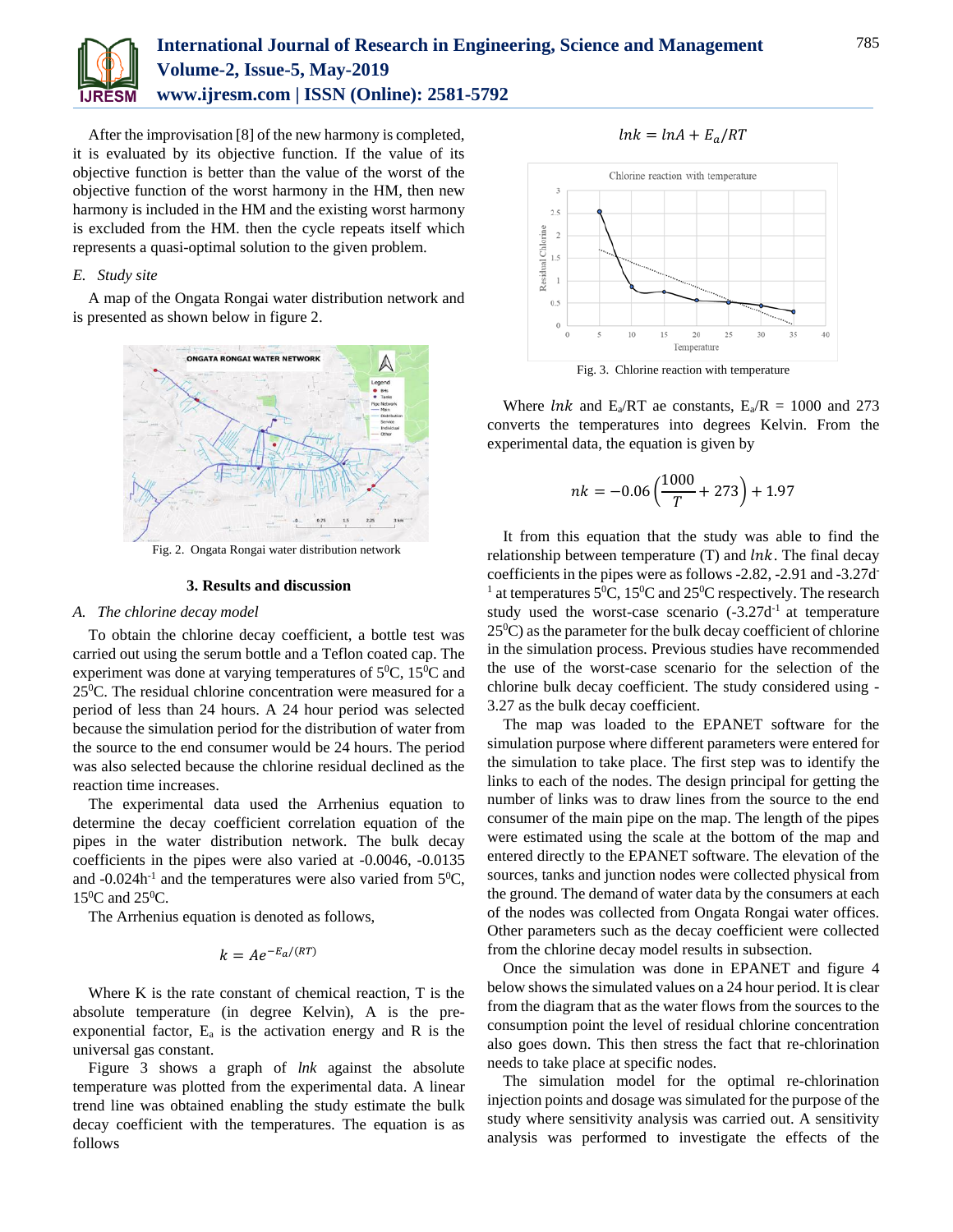

harmony search algorithm parameters. The parameters include Harmony Memory Considering Rate and Pitch Adjustment Rate. Various parameter was set to investigate the optimal solution for the Ongata Rongai Water distribution Network.



Fig. 4. Epanet simulation on a 24-hour period

| Table 1                                                    |  |
|------------------------------------------------------------|--|
| Optimal solution on considering two re-chlorination points |  |

| Case | <b>HMCR</b> | <b>PAR</b> | Node 7 | Node 13 | Total mg/l | Rank           |
|------|-------------|------------|--------|---------|------------|----------------|
|      | 0.7         | 0.1        | 0.52   | 0.28    | 0.8        | 4              |
| 2    | 0.7         | 0.2        | 0.59   | 0.24    | 0.83       | 5              |
| 3    | 0.7         | 0.3        | 0.29   | 0.34    | 0.63       | 3              |
| 4    | 0.8         | 0.1        | 0.21   | 0.34    | 0.55       |                |
| 5    | 0.8         | 0.2        | 0.31   | 0.27    | 0.58       | $\overline{2}$ |
| 6    | 0.8         | 0.3        | 0.43   | 0.57    |            | 7              |
| 7    | 0.9         | 0.1        | 0.56   | 0.47    | 1.03       | 8              |
| 8    | 0.9         | 0.2        | 0.52   | 0.45    | 0.97       | 6              |
| 9    | 0.9         | 0.3        | 0.52   | 0.52    | 1.04       | 9              |

The HMCR was varied from 0.7 to 0.99, PAR varied from 0.1 to 0.5. specifically, the following values were set HMCR (0.7,0.8 and0.9), PAR (0.1,0.2 and 0.3). The number of injection points were pre-selected in a such a way that there were 3 re-chlorination points. The criteria for choosing the nodes was such that the residual chlorine level was less than 0.2

mg/l for the 24-hour period. The HMS and bandwidth were selected as 30 and 0.01 respectively. The optimal solution was selected based on the rank of the best combination of the parameters and the results were summarized in the tables.

| Table 4          |             |     |                   |      |  |  |  |
|------------------|-------------|-----|-------------------|------|--|--|--|
| Rank Aggregation |             |     |                   |      |  |  |  |
| Case             | <b>HMCR</b> | PAR | <b>Total Rank</b> | Rank |  |  |  |
|                  | 0.7         | 0.1 | 15                |      |  |  |  |
| $\overline{2}$   | 0.7         | 0.2 | 11                | 2    |  |  |  |
| 3                | 0.7         | 0.3 | 14                |      |  |  |  |
| 4                | 0.8         | 0.1 | 9                 |      |  |  |  |
| 5                | 0.8         | 0.2 | 13                | 3    |  |  |  |
| 6                | 0.8         | 0.3 | 14                | 4    |  |  |  |
| 7                | 0.9         | 0.1 | 26                | 9    |  |  |  |
| 8                | 0.9         | 0.2 | 14                |      |  |  |  |
| 9                | 0.9         | 0.3 | 18                | 8    |  |  |  |

Table 4 above shows the rank aggregation of the parameters of the Harmony search algorithm. It is clear a Harmony Memory Considering Rate of 0.8 and Pitch Adjustment Rate of 0.1 gives the first rank of the whole process. Next Step now involved carrying out a water analysis after chlorination to find which scenario gave the minimum amount of chlorine dosage. In scenario 1 (two injection points) above case 5, shows the minimum total amount of chlorine injected into the water distributed network as compared to scenario 2 (Three injection points) and scenario 3 (Four Injection points). The total amount of chlorine injected in scenario 1 is 0.55 while the total amount of injected chlorine for scenario two and three are 1.45 and 0.76 respectively. Another key thing to note is that the total amount of chlorine injected into the water distribution network is less than 0.6 mg/l that is within the recommended range of 0.2 and 0.6 mg/l.

|                                                              |             |     |        | $10010 -$ |         |            |                |  |
|--------------------------------------------------------------|-------------|-----|--------|-----------|---------|------------|----------------|--|
| Optimal solution on considering three re-chlorination points |             |     |        |           |         |            |                |  |
| Case                                                         | <b>HMCR</b> | PAR | Node 7 | Node 13   | Node 16 | Total mg/l | Rank           |  |
|                                                              | 0.7         | 0.1 | 0.55   | 0.33      | 0.32    | 1.2        | 3              |  |
| $\overline{2}$                                               | 0.7         | 0.2 | 0.36   | 0.45      | 0.24    | 1.05       | $\overline{2}$ |  |
| 3                                                            | 0.7         | 0.3 | 0.49   | 0.54      | 0.4     | 1.43       | 6              |  |
| 4                                                            | 0.8         | 0.1 | 0.5    | 0.5       | 0.45    | 1.45       |                |  |
| 5                                                            | 0.8         | 0.2 | 0.46   | 0.51      | 0.35    | 1.32       | 5              |  |
| 6                                                            | 0.8         | 0.3 | 0.54   | 0.41      | 0.26    | 1.21       | 4              |  |
|                                                              | 0.9         | 0.1 | 0.39   | 0.49      | 0.59    | 1.47       | 9              |  |
| 8                                                            | 0.9         | 0.2 | 0.3    | 0.26      | 0.43    | 0.99       |                |  |
| 9                                                            | 0.9         | 0.3 | 0.46   | 0.43      | 0.56    | 1.45       |                |  |

| Table 3                                                     |             |            |        |         |         |         |            |                |
|-------------------------------------------------------------|-------------|------------|--------|---------|---------|---------|------------|----------------|
| Optimal solution on considering four re-chlorination points |             |            |        |         |         |         |            |                |
| Case                                                        | <b>HMCR</b> | <b>PAR</b> | Node 7 | Node 13 | Node 16 | Node 20 | Total mg/l | Rank           |
|                                                             | 0.7         | 0.1        | 0.25   | 0.29    | 0.46    | 0.31    | 1.31       | 8              |
| 2                                                           | 0.7         | 0.2        | 0.49   | 0.33    | 0.33    | 0.21    | 1.15       | 4              |
| 3                                                           | 0.7         | 0.3        | 0.48   | 0.45    | 0.28    | 0.32    | 1.21       | 5              |
| 4                                                           | 0.8         | 0.1        | 0.22   | 0.29    | 0.25    | 0.27    | 0.76       |                |
| -5                                                          | 0.8         | 0.2        | 0.56   | 0.32    | 0.35    | 0.33    | 1.23       | 6              |
| -6                                                          | 0.8         | 0.3        | 0.57   | 0.25    | 0.32    | 0.22    | 1.14       | 3              |
|                                                             | 0.9         | 0.1        | 0.3    | 0.58    | 0.52    | 0.55    | 1.4        | 9              |
| 8                                                           | 0.9         | 0.2        | 0.34   | 0.36    | 0.58    | 0.48    | 1.28       |                |
| 9                                                           | 0.9         | 0.3        | 0.25   | 0.3     | 0.24    | 0.28    | 0.79       | $\overline{c}$ |